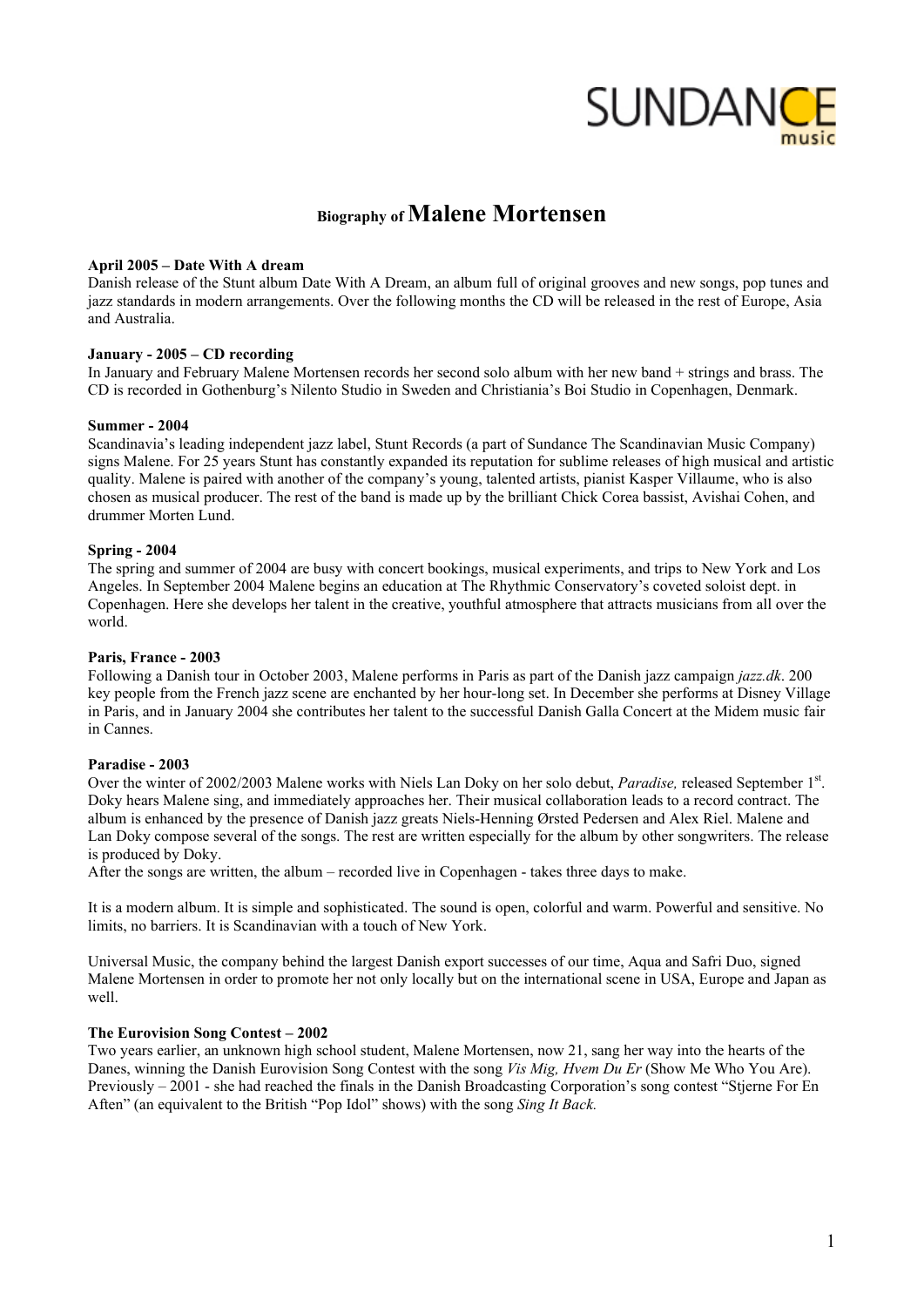## **May & June -2002**

This is a busy time for Malene: the Eurovision Song Contest in Tallinn, musical exams and high school tests, concerts and a CD project. Despite her hectic schedule, Malene passes her high school exam in her main subject, singing, with the highest grade in the Danish school system, the rare 13. Her censors are Danish music heavyweights Jørgen Emborg and Hanne Boel.

Malene sings a duet with "Stjerne For En Aften" winner, James Sampson on the track *Fallin',* and records the Danish version of the second Disney Tarzan movie.

## **The Copenhagen Jazz Festivals 2002 & 2003**

She performs with the Jens Erik Raasted-Christian Lund Quartet. She also makes an appearance with a special personal interest, singing at a benefit for The Danish Cancer Society on the Danish island of Falster. This cause has always been important to Malene. Her mother, drummer Karen Mortensen, died of cancer in 1993, and was originally from Falster. Malene dedicated her *Paradise* album to her mother.

## **1998 – 2001**

In 1998 Malene is accepted at Sankt Annæ Gymnasium, a Copenhagen high school specializing in musical training and catering to young people with exceptional musical talent. She attends the MGK and high school dept., a 4-year education combining a normal high school curriculum with high level musical training.

The spring of 1999 sees her winning second prize in the Copenhagen newspaper Berlingske Tidende's annual music competition. Later that same year she offers her solo interpretation of the gospel *Ever Smiling Liberty* with the Sankt Annæ Gymnasium Choir, and is consequently invited to perform the song in several venues around Denmark. Malene also appears numerous times as a vocalist with the Sankt Annæ Gymnasium Big Band.

During her first two years at high school, she sings with several jazz and pop groups. One of these bands, the jazz combo Zongo Quartet, is chosen to represent Denmark at the Who's Next youth music festival in Malmoe, Sweden. Music has always played a major role in Malene's life, through influence from her biological mother and her foster mother, music instructor Birthe Skou, and her father, Jens Winther, with whom she has often performed. For five years – until she was 16 - she sang with the Royal Danish Conservatory of Music Children's Choir, where she was given regular solo assignments, and as early as  $8<sup>th</sup>$  and  $9<sup>th</sup>$  grade, she formed a gospel trio with two girlfriends from school, performing at private gatherings. Her vocalist heroes include Beyonce Knowles, Aretha Franklin, Whitney Houston, Sarah Vaughan and Nancy Wilson.